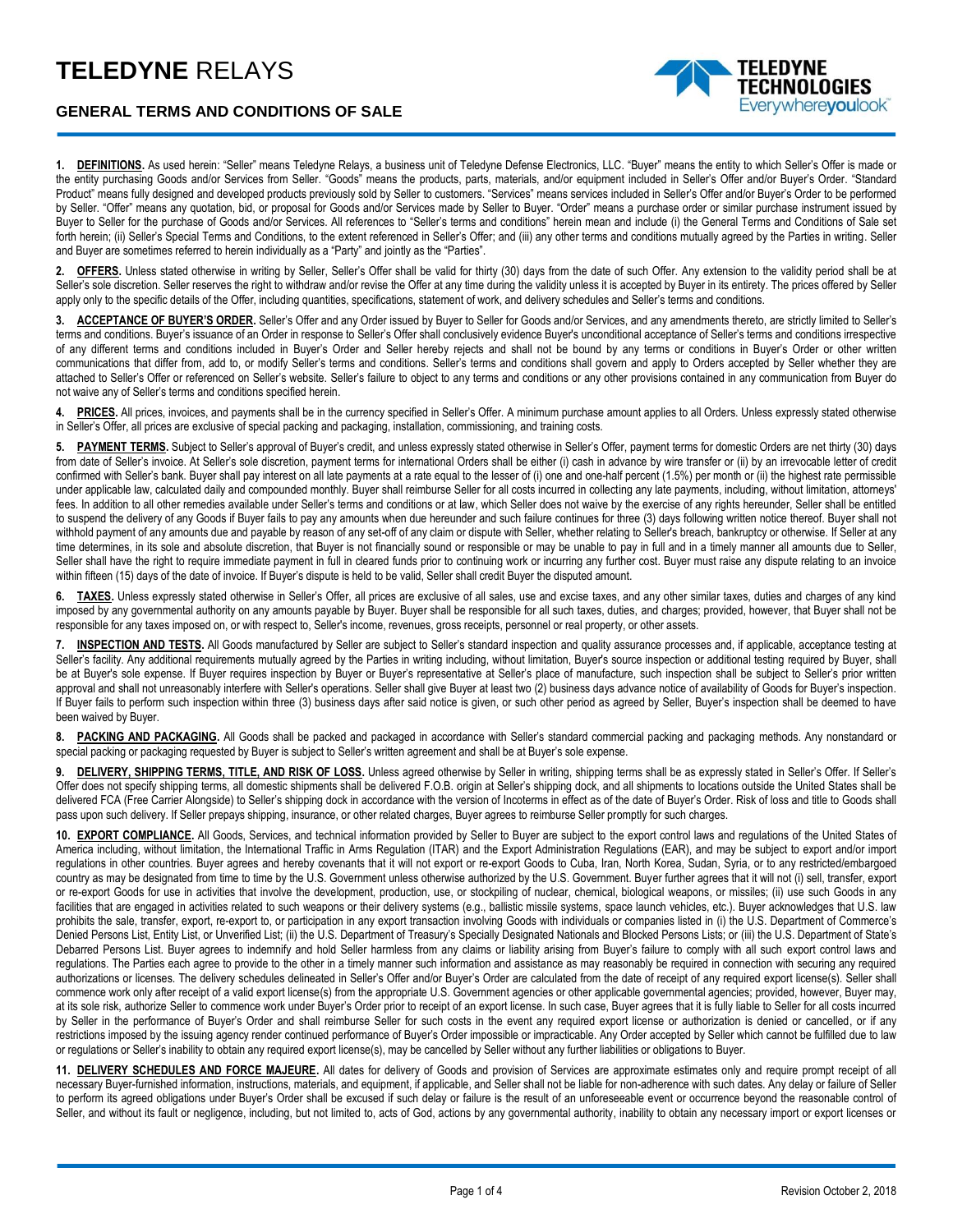other consents, terrorism, fires, floods, windstorms, explosions, riots, natural disasters, wars, sabotage, supplier delays, labor problems (including lockouts, strikes, and slowdowns), inability to obtain power, utilities, materials, labor, equipment, transportation, or court injunction.

**12. CHANGES.** Buyer may request changes within the general scope of Buyer's Order by providing written notice to Seller; provided, however, such changes shall not be effective unless and until Seller, at its sole discretion, consents to such changes in writing. If any such changes cause an increase in the cost or time required for performance of any part of Buyer's Order, an equitable adjustment shall be made to the price and/or delivery schedule, and the Parties shall execute a written modification to Buyer's Order to reflect such changes and adjustments. Seller will consider change order requests and amendments in accordance with the following schedule:

- (a) Standard Product/Catalog Goods: Up to 45 days prior to shipment;
- (b) Semi-Custom Goods: Up to sixty 60 days prior to shipment; and
- (c) Custom Goods: Up to one hundred twenty 120 days prior to shipment.

Buyer must take delivery of all goods ordered within twelve (12) months from the date the original Order is placed with Seller. Seller will allow a maximum of three (3) change orders or amendments to each of Buyer's Orders subject to the aforementioned conditions.

**13. ORDER CANCELLATION.** Seller, at its sole discretion and subject to Seller's written authorization, may allow Buyer to cancel all or a portion of Buyer's Order for Standard Products or Services. If so authorized, Buyer will be responsible for the following cancellation charges:

|  | (a) Standard Product/Catalog Goods: |  |
|--|-------------------------------------|--|
|  |                                     |  |

|                                     | 100% of Order price                                                                                                                                                       |
|-------------------------------------|---------------------------------------------------------------------------------------------------------------------------------------------------------------------------|
|                                     | 75% of Order price                                                                                                                                                        |
|                                     | 50% of Order price                                                                                                                                                        |
|                                     | 25% of Order price                                                                                                                                                        |
| 121 days or more prior to shipment: | No charge                                                                                                                                                                 |
| Semi-Custom Goods:                  |                                                                                                                                                                           |
| 60 days or less prior to shipment:  | 100% of Order price                                                                                                                                                       |
| 61-90 days prior to shipment:       | 75% of Order price                                                                                                                                                        |
| 91-120 days prior to shipment:      | 50% of Order price                                                                                                                                                        |
| 121 days or more prior to shipment: | No charge                                                                                                                                                                 |
| Custom Goods:                       |                                                                                                                                                                           |
| 120 days prior to shipment:         | 100% of Order price                                                                                                                                                       |
|                                     | 75% of Order price                                                                                                                                                        |
| 151 days or more prior to shipment: | No charge                                                                                                                                                                 |
|                                     | 45 days or less prior to shipment:<br>46-60 days prior to shipment:<br>61-90 days prior to shipment:<br>91-120 days prior to shipment:<br>121-150 days prior to shipment: |

Seller will notify Buyer of the amount owed, which amount shall be immediately due and payable to Seller.

**14. TERMINATION FOR DEFAULT.** In the event that a Party (the "Breaching Party") is in breach of a material provision of Buyer's Order, the other Party (the "Non-Breaching Party") shall submit a written cure notice to the Breaching Party advising of such breach. Except in the case of amounts due Seller from Buyer, which shall be paid immediately upon Buyer's receipt of the notice, the Breaching Party shall have thirty (30) days from receipt of such notice to cure the breach. If the Breaching Party does not cure the breach within the thirty (30) day cure period, the Non-Breaching Party may terminate Buyer's Order for default. Either Party may immediately terminate Buyer's Order if the other Party is adjudicated bankrupt, files a petition for bankruptcy, makes an assignment for the benefit of creditors, or if an action under any law for the relief of debtors is taken.

**15. LIMITED WARRANTY.** Seller warrants that all Goods delivered under Buyer's Order shall be free from defects in material and workmanship, and conform to Seller's specifications for a period of twelve (12) months from the date of original shipment. This warranty does not apply to any Goods that, upon examination by Seller, or Seller's authorized service provider, are found to have been (i) mishandled, misused, abused, or damaged by Buyer or any third party; (ii) altered from their original state; (iii) repaired by a party other than Seller without Seller's prior written approval; or (iv) improperly stored, installed, operated, or maintained in a manner inconsistent with Seller's instructions. This warranty does not apply to defects attributed to (i) normal wear and tear or (ii) failure to comply with Seller's safety warnings. Seller, at its sole option, shall either repair or replace defective Goods, or issue Buyer a credit for the original price of the defective Goods. Such repair, replacement, or credit shall be Buyer's sole remedy for defective Goods and Services. Under no circumstances is Seller liable for recall, retrieval, removal, dismantling, re-installation, redeployment, or re-commissioning of any defective Goods or any costs associated therewith including, but not limited to, any subsea work performed below the waterline, heavy lift operations, or the transportation to or from offshore locations. Consumables obtained from third parties shall bear the warranty of their manufacturer. The warranty period for repaired or replaced Goods or re-performed Services shall be the greater of (i) ninety (90) days or (ii) the unexpired portion of the original warranty period. Seller warrants that Services will be competently performed by persons reasonably skilled in their performance. Any claim for breach of this warranty must be made within ninety (90) days after completion of the specific Services for which breach is claimed. Seller shall re-perform defective Services if timely claimed, and such re-performance by Seller shall be Buyer's sole remedy for such breach. THESE EXPRESS WARRANTIES, INCLUDING THE REMEDIES SET FORTH HEREIN, ARE EXCLUSIVE AND ARE IN LIEU OF ANY AND ALL OTHER WARRANTIES, EXPRESS OR IMPLIED. NO WARRANTY OF MERCHANTABILITY OR FITNESS FOR A PARTICULAR PURPOSE IS INTENDED OR GIVEN. IN THE CASE OF GOODS OTHER THAN THOSE OF SELLER'S OWN MANUFACTURE, SELLER MAKES NO WARRANTIES, EXPRESS, STATUTORY, OR IMPLIED.

**16. RETURN AUTHORIZATIONS.** Buyer's return of nonconforming or defective Goods to Seller is subject to Seller's then current return authorization process and procedures. Buyer shall promptly notify Seller of any non-conformance or defects in Goods, and provide Seller a reasonable opportunity to inspect such Goods. Goods shall not be returned without Seller's prior authorization, as evidenced by a Return Material Authorization (RMA) number issued by Seller. Once a RMA number is obtained, Buyer shall return Goods transportation and insurance prepaid in accordance with instructions issued by Seller. Failure to follow Seller's return authorization procedures may result in lost Goods, delays, additional service, restocking charges, warranty denial, or refusal of a return shipment. The RMA number must appear on the shipping label and all paperwork associated with the return. Buyer shall identify the model or part number, description, and serial number, if applicable, for each of the Goods returned along with an explanation of the nonconformance or defect. Issuance of a RMA number by Seller does not necessarily mean Seller agrees that returned Goods are nonconforming or defective or covered under warranty, or that Goods will be repaired or replaced at no cost to Buyer. Goods determined by Seller to be nonconforming or defective and covered by Seller's warranty shall be replaced at Seller's expense and shall be returned to Buyer at Seller's expense. If any Goods returned by Buyer are found not to be nonconforming or defective, as applicable, Buyer shall be so notified and such Goods shall be returned to Buyer at Buyer's expense. For defective Goods not covered by this warranty, repair or replacement shall not be performed until and unless Buyer issues an Order to Seller authorizing such repair or replacement at Seller's then-current repair or replacement price. In addition, Seller may charge Buyer for any testing or inspection costs. In no event shall Seller retain or store returned Goods for more than six (6) months.

17. SOFTWARE. Goods may contain or be delivered with or as digital media containing software proprietary to Seller or a third party. All software is provided under license only, and not as a sale or other transfer of ownership. Buyer undertakes to accept and be bound by any applicable End User License Agreement (EULA) or other license agreement imposed by Seller or a third party for such software.

**18. TOOLING.** Unless agreed otherwise by Seller in writing, all tooling, fixtures, equipment, tools, software, and designs produced, acquired, or used by Seller for the purposes of fulfilling Buyer's Order shall remain the property of Seller.

**19. PRODUCTION DISCONTINUATION; LAST-TIME BUY ORDERS.** Seller shall continue to offer Goods for sale provided such Goods (specific part number, model, or product family) meet Seller's business criteria established and maintained solely at Seller's discretion. Any Goods that do not or are not expected to meet Seller's business criteria may be eliminated by Seller from its offerings ("Discontinued Goods"). In such event, Seller, at its sole option, may issue last-time buy notices ("Last-Time Buy Notice") to customers who have taken delivery of the affected Goods during the two (2) years prior to the date of such notice. Seller shall use commercially reasonable efforts to provide customers a minimum of six (6) months to place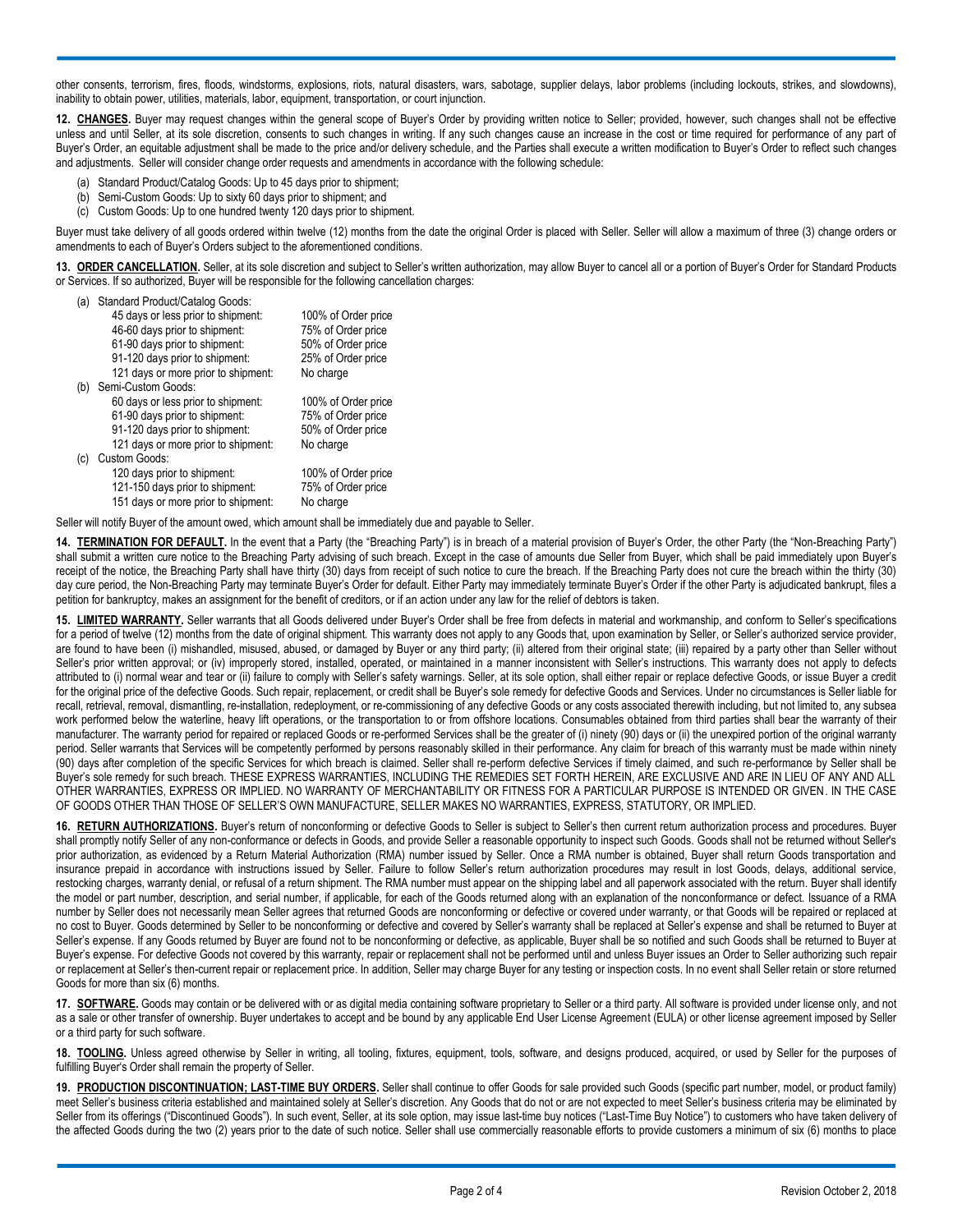orders for Discontinued Goods ("Last-Time Buy Period"). Seller's acceptance of orders for Discontinued Goods ("Last-Time Buy Orders") during the Last-Time Buy Period shall be subject to Goods availability. Seller shall schedule delivery of Last-Time Buy Orders over a period not to exceed three (3) months following acceptance of such orders. All Last-Time Buy Orders shall only be accepted on a non-cancellable, non-returnable basis. If, due to circumstances beyond Seller's control, Seller is unable to deliver the full quantity of Discontinued Goods under Buyer's Last-Time Buy Order, the balance of the undelivered quantity shall be cancelled and Seller shall have no further obligations to Buyer.

**20. BUYER'S OBLIGATION OF ASSISTANCE (APPLICABLE TO SERVICES).** To the extent Seller is required to perform Services for Buyer, Buyer shall provide Seller all information reasonably necessary for Seller to perform Services, including any plans, plant layouts, wiring instructions, operational information, previous studies, reports, or other information relative to the design, installation, and selection of equipment. Buyer shall grant or arrange for Seller to have access, as Seller reasonably requires, to all sites where Seller shall perform Services. Buyer shall also provide safe storage of Seller's equipment, materials, and tools during the performance of Services at Buyer' or Buyer's customer's worksite. Buyer agrees to cooperate as necessary to facilitate Seller's performance of Services. Buyer covenants that it has fully and accurately disclosed to Seller all general and local conditions that may affect Seller's performance of Services. Buyer acknowledges that Seller is entitled to rely on information furnished by Buyer in developing its specifications, equipment selection, price, and in performing Services.

**21. PROPRIETARY RIGHTS.** Seller shall retain all right, title, and interest in and to any data, information, software programs, tools, specifications, templates, scripts, ideas, concepts, inventions, works of authorship, products, know-how, processes, techniques, and the like used or developed by Seller, its employees, and its subcontractors in connection with Buyer's Order. Buyer agrees that Seller retains all proprietary rights in and to all products, specifications, designs, discoveries, inventions, patents, copyrights, trademarks, trade secrets, and other proprietary rights relating to Goods or Services. Unless otherwise identified in writing to Seller, no information or knowledge heretofore or hereafter disclosed to Seller in the performance of, or in connection with, the terms hereof, shall be deemed to be confidential or proprietary and any such information or knowledge shall be free from restrictions, other than a claim for patent infringement, as part of the consideration hereof.

**22. PATENT, COPYRIGHT, AND TRADEMARK INDEMNIFICATION.** Seller shall hold harmless and indemnify Buyer against all third party claims, judgments, costs, and fees, including attorney fees, relating to infringement of any patent, copyright, trademark, or design to the extent that (i) the infringing Goods are manufactured, sold, or used, in whole or in part, pursuant to Seller's specifications, designs, drawings, or other technical data and (ii) provided that Buyer notifies Seller in writing of any such claim as soon as reasonably practicable, and allows Seller to control, and reasonably cooperates with Seller in, the defense of any such claim and related settlement negotiations and has in no way acted to the prejudice of the Seller's ability to control and defend such claims. To the extent that any Goods are held by a court of competent jurisdiction or are believed by Seller to infringe or otherwise violate a third party's proprietary rights, Seller may, at its option and expense, either (i) modify the affected Goods to be non-infringing; or (ii) obtain for Buyer a license to continue using such Goods on substantially the same terms set forth herein; or (iii) if neither of the foregoing alternatives are reasonably available to Seller, Seller may require Buyer to return the infringing Goods and all rights thereto, and refund to Buyer the price paid to Seller by Buyer for the infringing Goods. Seller shall have no obligation under this provision to the extent any claim is based on (i) modifications of Goods or deliverables by a party other than Seller or Seller's authorized representative; (ii) the combination, operation, or use of Goods with equipment, devices, software, or data not supplied by Seller; (iii) the use or installation of Goods in an environment for which Goods were not intended; (iv) Buyer's failure to use updated or modified versions of Goods provided by Seller; or (v) the negligent acts or omissions or willful misconduct of Buyer, its employees, representatives, or affiliates. This Section, and the indemnification provided herein, does not apply to any Goods manufactured, sold, or used, in whole or in part, pursuant to Buyer's specifications, designs, drawings, or other technical data. THE FOREGOING CONSTITUTES THE ENTIRE LIABILITY OF SELLER AND BUYER'S SOLE AND EXCLUSIVE REMEDY WITH RESPECT TO ANY CLAIMS OF INFRINGEMENT OF ANY THIRD PARTY INTELLECTUAL PROPERTY RIGHTS.

23. **CONFIDENTIALITY**. Buyer shall keep confidential and not directly or indirectly disclose to any third party any Confidential Information of Seller, as defined herein, without Seller's prior written consent. "Confidential Information" includes, but is not limited to, business, financial, statistical, and commercial information, pricing, technical data and information, formulae, analyses, trade secrets, ideas, methods, processes, know how, computer programs, designs, data sheets, schematics, configurations, and drawings. Confidential Information does not include information that (i) is or becomes generally available to the public other than as a result of disclosure by Buyer; (ii) is or becomes available to Buyer on a non-confidential basis from a source other than Seller when such source is not, to the best of Buyer's knowledge, subject to any confidentiality obligation with Seller; or (iii) was independently developed by Buyer without reference to Seller's Confidential Information, and Buyer can verify development of such information by written documentation.

**24. INDEMNIFICATION.** Each Party (the "Indemnifying Party") agrees to indemnify, defend, and hold harmless the other Party, its officers, directors, and employees (the "Indemnified Party") from and against any and all liabilities, losses, expenses, liens, claims, demands, and causes of action ("Claims") for death, personal injury, or property damage arising out of any negligent act or omission of the Indemnifying Party in the performance of Buyer's Order, except to the extent such Claims are contributed to by (i) the negligence or willful misconduct of the Indemnified Party or (ii) the negligence or willful misconduct of any third parties. Buyer agrees to indemnify, defend, and hold harmless Seller, its officers, directors, and employees for any and all Claims, including Claims asserted by third parties, related to any Goods manufactured or Services performed in whole or in part to Buyer's designs or attributed to equipment, information, or materials furnished by Buyer to Seller. The Indemnified Party agrees to (i) notify the Indemnifying Party in writing of any Claims as soon as reasonably practicable; (ii) allow the Indemnifying Party to control the defense of any such Claim and related settlement negotiations; and (iii) reasonably cooperate with the Indemnifying Party in such defense.

25. LIMITATION OF LIABILITY. Notwithstanding any other provision herein, under no circumstances shall Seller be liable to Buyer or any third party for any consequential, special, incidental, indirect, multiple, administrative, or punitive damages, or any damage of an indirect or consequential nature arising out of or related to Seller's performance under Buyer's Order, including, without limitation, loss of use, loss of revenues, loss of anticipated profits, and cost of capital, whether based upon breach of Buyer's Order, warranty, negligence, or any other type of claim, and whether grounded in tort, contract, civil law, or other theories of liability, including strict liability, even if advised in advance of the possibility of such damages. Seller's total liability to Buyer arising from or related to Buyer's Order, including, but not limited to, its liability for indemnity, defense, and hold harmless obligations, is limited to no more than the amount paid by Buyer to Seller under Buyer's Order. To the extent that this limitation of liability conflicts with any other Section or provision herein, such provision shall be regarded as amended to whatever extent required to make such provision consistent with this clause.

26. LAWFUL USE OF GOODS. Buyer warrants and represents that all Goods purchased by Buyer from Seller shall be used only for or in connection with lawful purposes and that such use shall strictly comply with all applicable laws and regulations, including the laws and regulations of the jurisdictions in which the Goods are purchased, resold, integrated, or used.

**27. ETHICS AND VALUES.** Seller is committed to uncompromising ethical standards, strict adherence to laws and regulations, and customer satisfaction. Buyer is encouraged to communicate any concerns or questions regarding the ethics and values of Seller via the Teledyne Technologies Incorporated Ethics Website at www.teledyne.ethicspoint.com.

28. ORDER OF PRECEDENCE. Any inconsistency between Seller's terms and conditions, Buyer's Order, or any other documents related thereto, shall be resolved by giving precedence in the following order: (i) Seller's Special Terms and Conditions (if applicable); (ii) Seller's Terms and Conditions of Sale; (iii) Seller's Specifications (if applicable); (iv) Statement of Work or Scope of Services (if applicable); (v) Seller's written acknowledgement of Buyer's Order; (vi) Seller's Offer, and (vii) Form of Buyer's Order.

29. **GOVERNING LAW**. The performance of the Parties, and any judicial or arbitration proceedings, shall be construed and governed in accordance with the laws of the State of California, United States of America, excepting its laws and rules relating to conflict of law. Neither (i) the United Nations Convention on Contracts for the International Sale of Goods; (ii) the 1974 Convention on the Limitation Period in Contracts for the International Sale of Goods (hereinafter referred to as the "1974 Convention"); nor (iii) the Protocol Amending the 1974 Convention held at Vienna, Austria, on April 11, 1980, apply in any manner to the interpretation or enforcement of Seller's Offer, or Buyer's Order.

**30. DISPUTES AND ARBITRATION.** The Parties shall attempt to resolve any dispute, controversy, or claim arising under or relating to Buyer's Order, including their interpretation, performance, or termination. If the Parties are unable to resolve such dispute, either Party may refer the dispute to arbitration. The arbitration shall be conducted in English and in accordance with the Commercial Rules of the American Arbitration Association, which shall administer the arbitration and act as appointing authority. The arbitration, including the rendering of the decision and/or award, shall take place in Los Angeles County, California, United States of America, and shall be the exclusive forum for resolving the dispute, controversy, or claim. The arbitrator shall make the final determination as to any discovery disputes between the Parties. Examination of witnesses by the Parties and by the arbitrator shall be permitted. A written transcript of the hearing shall be made and furnished to the Parties. The cost of this transcript shall be borne equally by the Parties. The award or decision of the arbitrator shall state the reasons upon which the award or decision is based, and shall be final and binding upon the Parties. The prevailing Party shall be entitled to compensation for the expense of the arbitration, including, but not limited to, the award of attorneys' fees, at the discretion of the arbitrator. Both Parties waive their right to any appeal under any system of